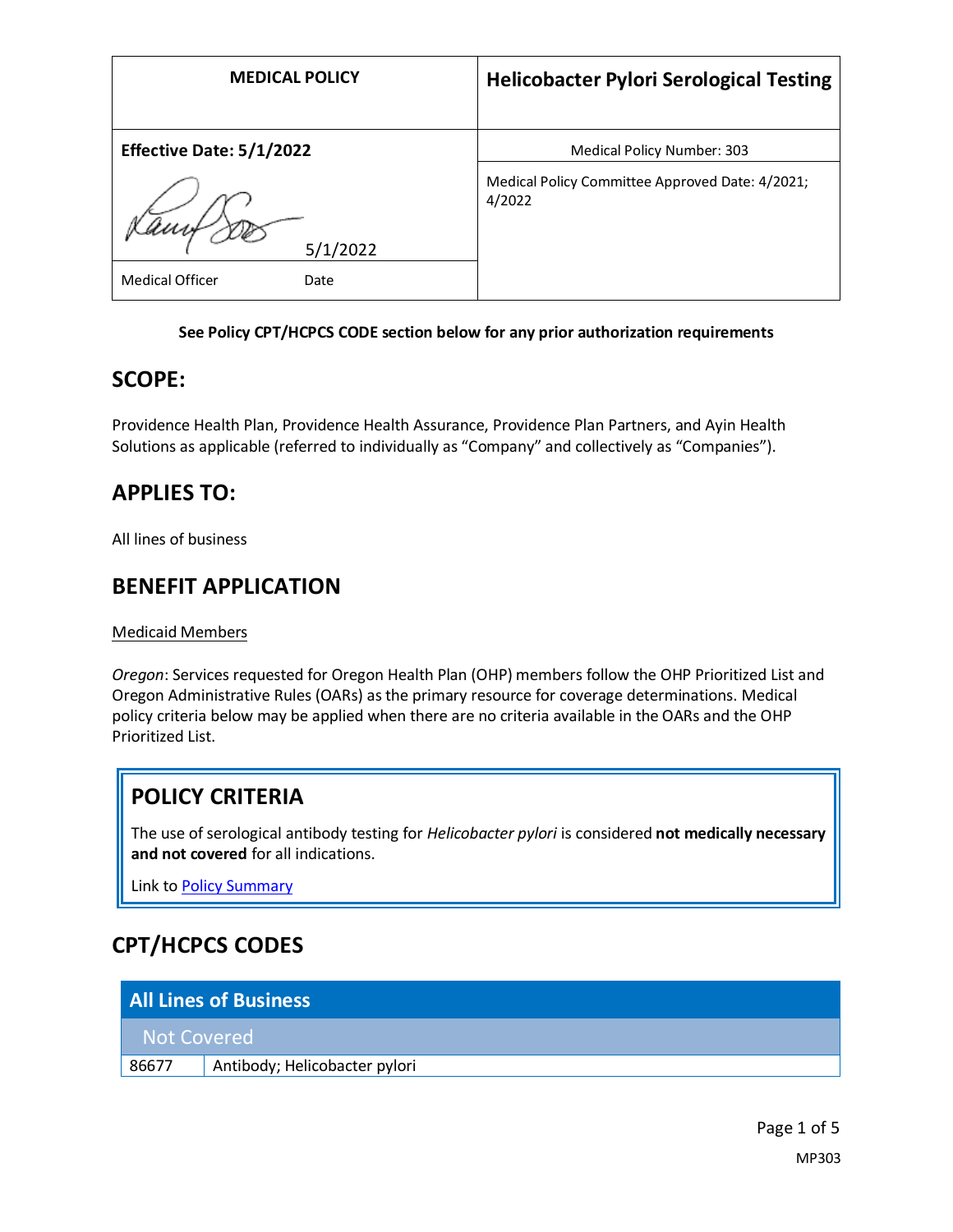### **DESCRIPTION**

#### *Helicobacter pylori (H. pylori)*

*H. pylori* is a chronic bacterial infection associated with conditions such as peptic ulcer disease, chronic gastritis, gastric adenocarcinoma, and gastric mucosa associated lymphoid tissue lymphoma. *H. pylori* generally has no symptoms in up to 90% of people infected. It is estimated that 50% of the world's population is infected with the bacteria, more commonly found in developing nations. Route of infection is unknown, although it seems that person-to-person transmission through fecal/oral or oral/oral exposure is most likely. *H. pylori* is treated with antibiotic regimens.<sup>1</sup>

#### Diagnostic testing

*H. Pylori* can be diagnosed through endoscopy using biopsy urease tests, histology, or bacterial culture. Non-invasive options are also available, including urea breath tests, stool antigen tests, and serology. Urea breath tests and stool antigen tests test for active infections, while serology can be positive in patients with active or prior infection.

#### Serologic tests

Serologic tests use ELISA tests to detect IgG antibodies for *H pylori*. They are noninvasive and inexpensive, but require validation at the local level, limiting their value in routine practice.

# **REVIEW OF EVIDENCE**

A review of the ECRI, Hayes, Cochrane, and PubMed databases was conducted regarding the use of serologic testing to diagnose *Helicobacter pylori*. Below is a summary of the available evidence identified through March 2022.

#### *Systematic reviews*

In 2018, Cochrane published a systematic review of non-invasive diagnostic tests for *H pylori* infection, including urea breath test, serology, and stool antigen testing.<sup>2</sup> The review identified 101 studies that met inclusion criteria, involving 11,003 participants. Of the included diagnostic accuracy studies, 34 evaluated serology, totalling 4242 participants. For serological testing, the diagnostic odds ratio was 47.4 (95% confidence interval [CI], 25.5 to 88.1), and the sensitivity (95% CI) estimated at a fixed specificity of 0.90 was 0.84 (95% CI, 0.74 to 0.91). Direct comparison of urea breath test versus serological testing showed a diagnostic odds ratio of 0.68 (95% CI, 0.12 to 3.70; p=0.56). There was limited data for direct comparison of stool antigen test versus serological test. The authors concluded that urea breath tests had higher diagnostic accuracy compared to serology, but further comparative studies of high methodological quality are needed to determine accuracy.

#### *Prospective studies*

In 2013, Pourakbari and colleagues published the results of a prospective study comparing rapid urease tests (RUT), serology, histopathology, and stool antigen tests with PCR for the detection of *H pylori*. 3 The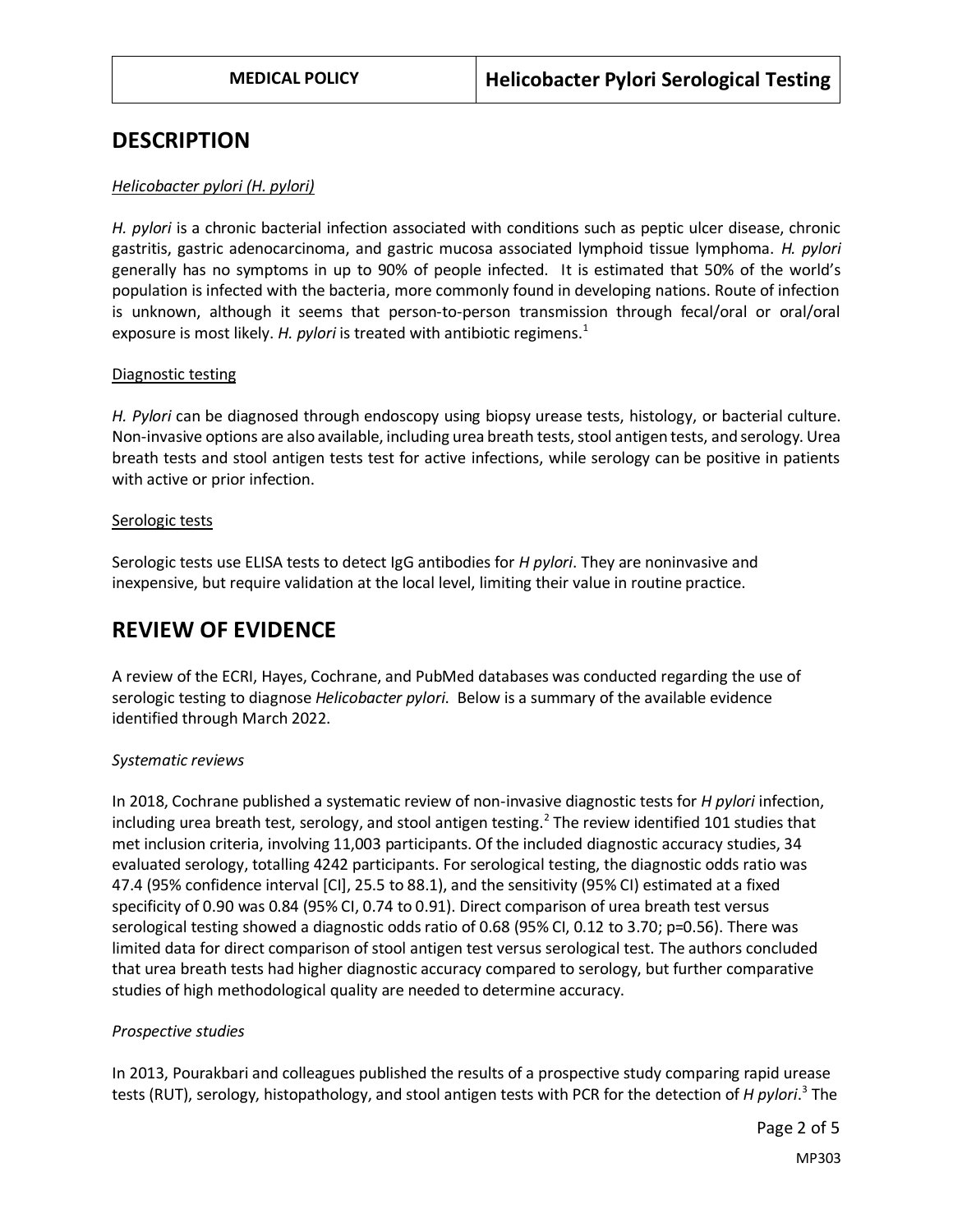study included 89 participants. Fifty-three participant biopsies were found to be *H pylori* positive through ureC PCR. Correlation of RUT, serology, histopathology, and stool antigen tests with PCR was 0.82, 0.32, 0.91, and 0.63. Serology (IgG) had a sensitivity, specificity, and test accuracy of 50%, 83.3%, and 65%. The authors concluded that RUT and histopathology and as accurate as the PCR of biopsy and stool antigen tests are considered an appropriate noninvasive diagnostic test for *H pylori*, whereas serology was not recommended.

## **CLINICAL PRACTICE GUIDELINES**

#### American College of Gastroenterology (ACG)

In 2007, the ACG published practice guidelines for the management of *H pylori* infection. The guidelines state the following: Antibody testing is inexpensive and widely available but poor PPV [positive predictive value] in populations with a low prevalence of *H. pylori* infection limits its usefulness in clinical practice."<sup>4</sup> They recommend urea breath tests and fecal antigen tests as noninvasive diagnostic tools.

In 2017, the ACG updated their guidelines, continuing to recommend urea breath tests for diagnosing *H pylori* infection and testing post-treatment.<sup>5</sup>

#### UpToDate

In 2020, UpToDate published guidelines on diagnostic tests for *H pylori* infection. They state, "Serologic tests require validation at the local level, which is impractical in routine practice. In addition, concerns over its accuracy have limited its use. Guidelines recommend that serologic testing should not be used in low prevalence populations as the low accuracy of serology would result in inappropriate treatment in significant numbers of patients."<sup>6</sup>

# **CENTERS FOR MEDICARE & MEDICAID SERVICES**

Under Medicare, only medically reasonable and necessary services are covered (*Title XVIII of the Social Security Act, §1862(a)(1)(A)*). As of March 22, 2022 no specific Medicare coverage policy or guidance (e.g., manual, national coverage determination [NCD], local coverage determination [LCD] article [LCA], etc.) was identified for the Company's service area which addresses helicobacter pylori serological testing. In the absence of a NCD, LCD, or other Medicare policy, Medicare guidelines allow a Medicare Advantage Organization (MAO) to make coverage determinations, applying an objective, evidencebased process, based on authoritative evidence. (*Medicare Managed Care Manual, Ch. 4, §90.5*) Therefore, this Company coverage review will be applied for medical necessity decision-making.

# <span id="page-2-0"></span>**POLICY SUMMARY**

Due to the fact that serological testing for *H pylori* infection will produce positive results from both active infection and past exposure, antibody testing has poor positive predictive value. Clinical guidelines therefore recommend against serological testing for *H pylori* in low prevalence populations, such as the United States, in order to prevent inappropriate treatment.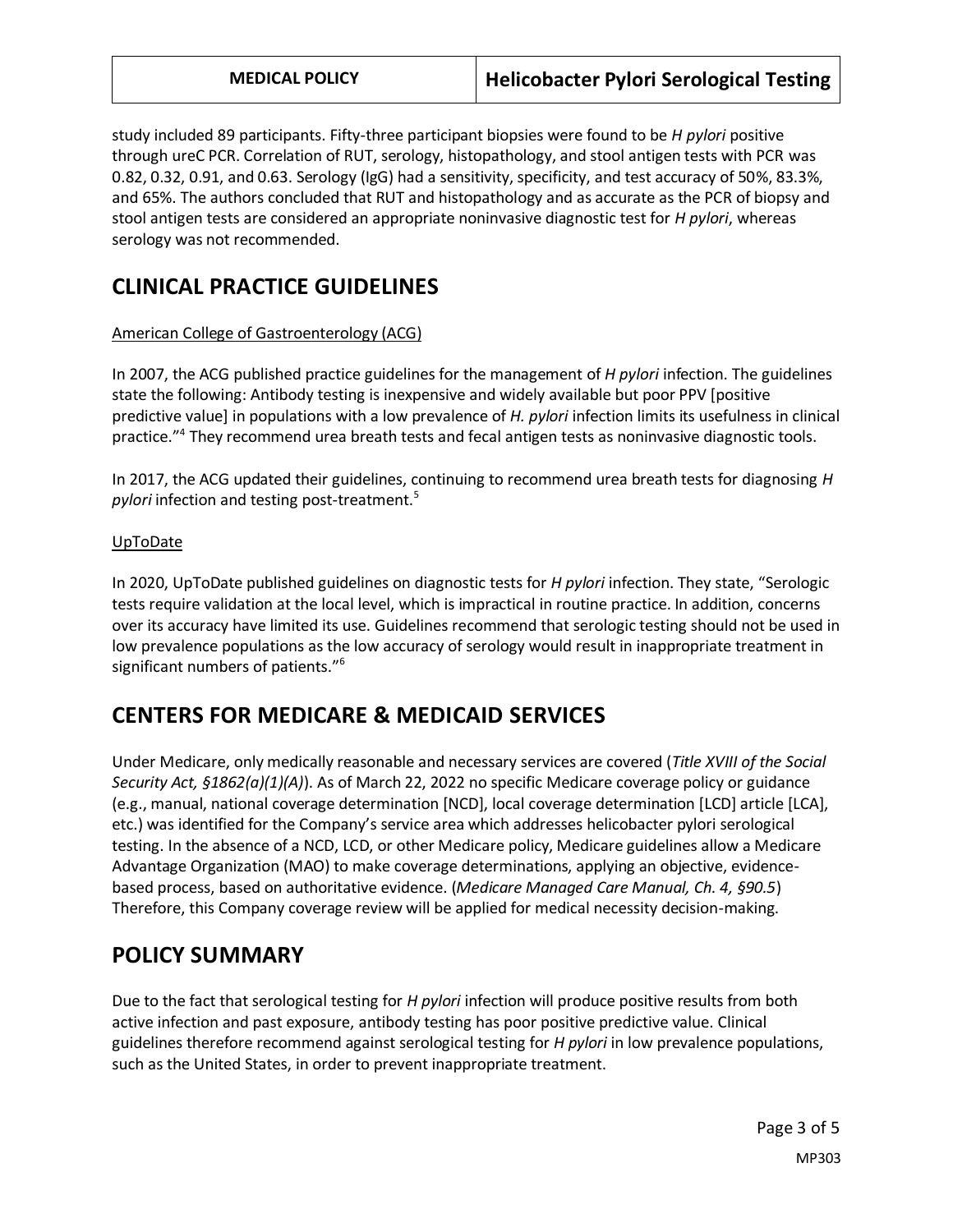## **INSTRUCTIONS FOR USE**

Company Medical Policies serve as guidance for the administration of plan benefits. Medical policies do not constitute medical advice nor a guarantee of coverage. Company Medical Policies are reviewed annually and are based upon published, peer-reviewed scientific evidence and evidence-based clinical practice guidelines that are available as of the last policy update. The Companies reserve the right to determine the application of Medical Policies and make revisions to Medical Policies at any time. Providers will be given at least 60-days' notice of policy changes that are restrictive in nature.

The scope and availability of all plan benefits are determined in accordance with the applicable coverage agreement. Any conflict or variance between the terms of the coverage agreement and Company Medical Policy will be resolved in favor of the coverage agreement.

## **REGULATORY STATUS**

#### Mental Health Parity Statement

Coverage decisions are made on the basis of individualized determinations of medical necessity and the experimental or investigational character of the treatment in the individual case. In cases where medical necessity is not established by policy for specific treatment modalities, evidence not previously considered regarding the efficacy of the modality that is presented shall be given consideration to determine if the policy represents current standards of care.

### **REFERENCES**

- 1. Lamont JT FM, Grover S. Bacteriology and epidemiology of Helicobacter pylori infection. UpToDate[. https://www.uptodate.com/contents/bacteriology-and-epidemiology-of](https://www.uptodate.com/contents/bacteriology-and-epidemiology-of-helicobacter-pylori-infection?search=helicobacter-pylori&topicRef=18&source=see_link#H5)[helicobacter-pylori-infection?search=helicobacter-pylori&topicRef=18&source=see\\_link#H5.](https://www.uptodate.com/contents/bacteriology-and-epidemiology-of-helicobacter-pylori-infection?search=helicobacter-pylori&topicRef=18&source=see_link#H5) Published 2022. Accessed 3/22/2022.
- 2. Best LMJ, Takwoingi Y, Siddique S, et al. Non‐invasive diagnostic tests for Helicobacter pylori infection. *Cochrane Database of Systematic Reviews.*  2018(3[\).https://doi.org//10.1002/14651858.CD012080.pub2.](https://doi.org/10.1002/14651858.CD012080.pub2)
- 3. Pourakbari B, Ghazi M, Mahmoudi S, et al. Diagnosis of Helicobacter pylori infection by invasive and noninvasive tests. *Braz J Microbiol.* 2013;44(3):795- 798[.https://pubmed.ncbi.nlm.nih.gov/24516421](https://pubmed.ncbi.nlm.nih.gov/24516421) [https://www.ncbi.nlm.nih.gov/pmc/articles/PMC3910191/.](https://www.ncbi.nlm.nih.gov/pmc/articles/PMC3910191/)
- 4. Chey WD, Wong BC. American College of Gastroenterology guideline on the management of Helicobacter pylori infection. *Am J Gastroenterol.* 2007;102(8):1808-1825
- 5. Chey WD, Leontiadis GI, Howden CW, Moss SF. ACG Clinical Guideline: Treatment of Helicobacter pylori Infection. *Official journal of the American College of Gastroenterology | ACG.*  2017;112(2):212- 239[.https://journals.lww.com/ajg/Fulltext/2017/02000/ACG\\_Clinical\\_Guideline\\_\\_Treatment\\_of](https://journals.lww.com/ajg/Fulltext/2017/02000/ACG_Clinical_Guideline__Treatment_of_Helicobacter.12.aspx) [\\_Helicobacter.12.aspx.](https://journals.lww.com/ajg/Fulltext/2017/02000/ACG_Clinical_Guideline__Treatment_of_Helicobacter.12.aspx)
- 6. Lamont JT FM, Grover S. Indications and diagnostic tests for Helicobacter pylori infection. UpToDate[. https://www.uptodate.com/contents/indications-and-diagnostic-tests-for](https://www.uptodate.com/contents/indications-and-diagnostic-tests-for-helicobacter-pylori-infection?search=helicobacter-pylori&source=search_result&selectedTitle=2~150&usage_type=default&display_rank=2#H18)[helicobacter-pylori-infection?search=helicobacter-](https://www.uptodate.com/contents/indications-and-diagnostic-tests-for-helicobacter-pylori-infection?search=helicobacter-pylori&source=search_result&selectedTitle=2~150&usage_type=default&display_rank=2#H18)